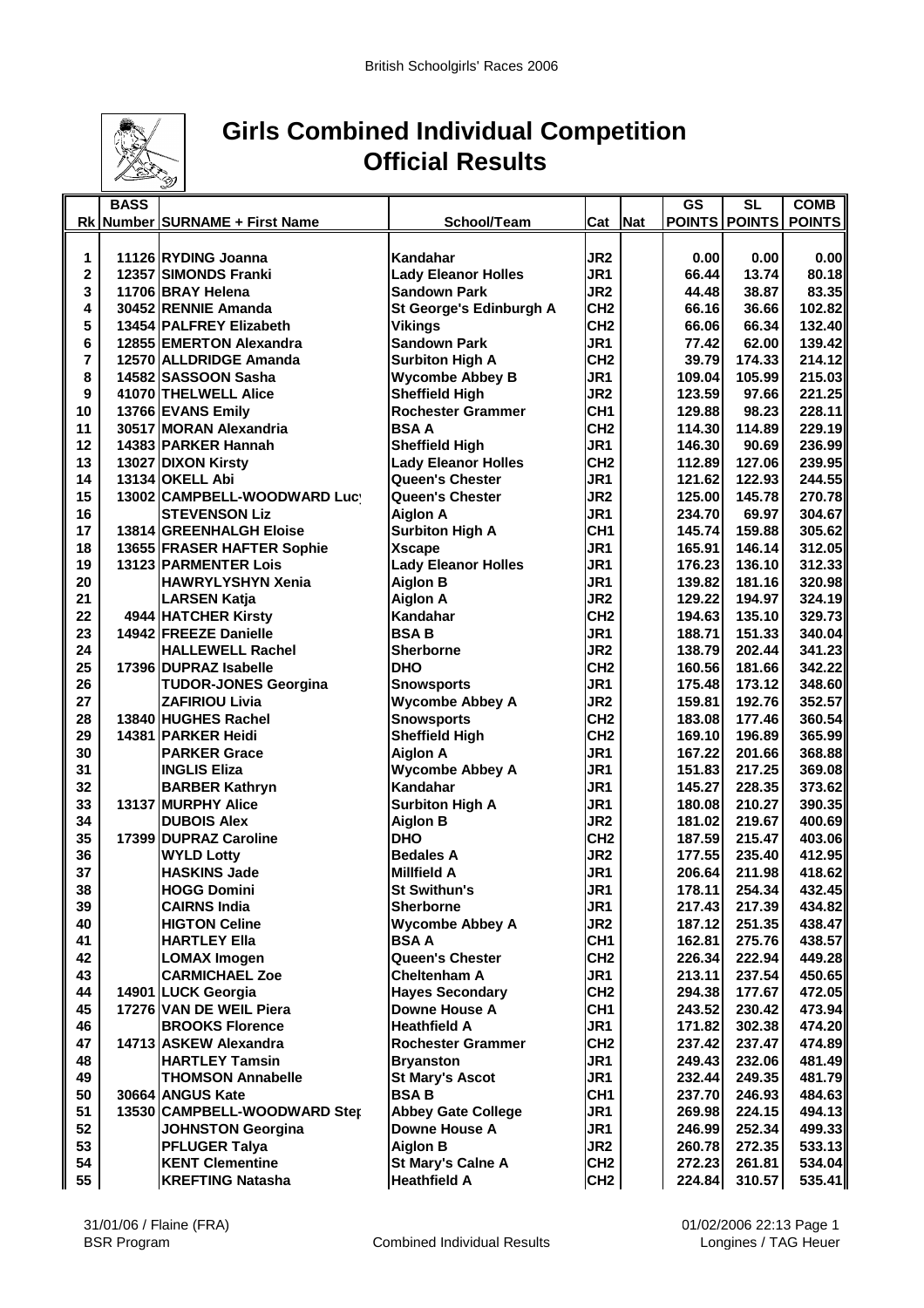|     | <b>BASS</b> |                                 |                                                  |                 |            | <b>GS</b> | $\overline{\text{SL}}$ | <b>COMB</b>      |
|-----|-------------|---------------------------------|--------------------------------------------------|-----------------|------------|-----------|------------------------|------------------|
|     |             | Rk Number SURNAME + First Name  | School/Team                                      | Cat             | <b>Nat</b> |           | POINTS POINTS          | <b>POINTS</b>    |
|     |             |                                 |                                                  |                 |            |           |                        |                  |
|     |             |                                 |                                                  |                 |            |           |                        |                  |
| 56  |             | <b>BREITMEYER Sophie</b>        | <b>Heathfield A</b>                              | JR <sub>2</sub> |            | 263.41    | 273.91                 | 537.32           |
| 57  |             | 17413 POCOCK Emily              | <b>Surbiton High B</b>                           | CH <sub>2</sub> |            | 257.78    | 290.64                 | 548.42           |
| 58  |             | <b>THOMPSON Hannah</b>          | St Mary's Calne A                                | CH <sub>2</sub> |            | 269.79    | 279.61                 | 549.40           |
| 59  |             | <b>SALTER Katherine</b>         | <b>Wycombe Abbey B</b>                           | JR1             |            | 257.22    | 295.41                 | 552.63           |
| 60  |             | <b>BREITMEYER Georgina</b>      | <b>Heathfield B</b>                              | JR1             |            | 247.65    | 310.50                 | 558.15           |
| 61  |             | <b>COOKE Sian</b>               | <b>Henley College</b>                            | JR <sub>2</sub> |            | 272.51    | 293.06                 | 565.57           |
| 62  |             | <b>PALMER Emily</b>             | <b>Sherborne</b>                                 | CH <sub>2</sub> |            | 277.30    | 295.48                 | 572.78           |
| 63  |             | 30658 REEKIE Florence           | <b>Bedales A</b>                                 | CH <sub>2</sub> |            | 224.09    | 351.71                 | 575.80           |
| 64  |             | <b>ROUND Marissa</b>            | <b>Bedales B</b>                                 | JR <sub>2</sub> |            | 263.51    | 315.06                 | 578.57           |
| 65  |             | <b>RIGBY Isabella</b>           | <b>Millfield A</b>                               | JR1             |            | 248.12    | 334.35                 | 582.47           |
| 66  |             | <b>TURNER Julia</b>             | <b>St Paul's</b>                                 | CH <sub>2</sub> |            | 312.49    | 284.09                 | 596.58           |
| 67  |             | <b>WELLER Emily</b>             | <b>St Mary's Wantage A</b>                       | JR <sub>1</sub> |            | 265.10    | 333.28                 | 598.38           |
| 68  |             | <b>PEREIRE Aude</b>             | Woldingham                                       | JR <sub>1</sub> |            | 300.29    | 304.88                 | 605.17           |
| 69  |             | <b>CASEY Emma</b>               | Westonbirt                                       | JR <sub>2</sub> |            | 304.23    | 308.29                 | 612.52           |
| 70  |             | <b>AGNEW Clarissa</b>           | <b>St Mary's Ascot</b>                           | CH <sub>2</sub> |            | 290.63    | 326.09                 | 616.72           |
| 71  |             | <b>VEVERS Alexandra</b>         | St George's Edinburgh A                          | CH <sub>2</sub> |            | 294.38    | 325.87                 | 620.25           |
| 72  |             | <b>PAULSMEIER Mona</b>          | <b>Rydal Penrhos</b>                             | JR1             |            | 319.43    | 303.95                 | 623.38           |
| 73  |             | <b>GILLON-LIVESEY Alexandra</b> | <b>Cheltenham A</b>                              | JR <sub>1</sub> |            | 290.72    | 338.33                 | 629.05           |
| 74  |             | <b>MACNAMARA Katherine</b>      | <b>Heathfield B</b>                              | JR <sub>1</sub> |            | 332.29    | 322.46                 | 654.75           |
| 75  |             | 17686 BUCHANAN Alexandra        | <b>BSAB</b>                                      | CH <sub>1</sub> |            | 290.81    | 366.38                 | 657.19           |
| 76  |             | 17286 WILLIS Katie              | <b>Surbiton High B</b>                           | CH <sub>1</sub> |            | 320.56    | 380.97                 | 701.53           |
| 77  |             | <b>KENT Sophie</b>              | St Mary's Calne A                                | JR1             |            | 234.70    | 467.60                 | 702.30           |
| 78  |             | <b>BELL Milla</b>               | King's Hall                                      | CH <sub>1</sub> |            | 333.60    | 371.22                 | 704.82           |
| 79  |             | <b>BOWRING Charlotte</b>        | <b>St Mary's Wantage B</b>                       | CH <sub>2</sub> |            | 361.57    | 351.43                 | 713.00           |
| 80  |             | <b>NAPIER Phoebe</b>            | <b>St Mary's Wantage B</b>                       | CH <sub>2</sub> |            | 406.24    | 322.03                 | 728.27           |
| 81  |             | <b>HADSLEY-CHAPLIN Ella</b>     | <b>St Mary's Ascot</b>                           | JR <sub>1</sub> |            | 361.94    | 367.80                 | 729.74           |
| 82  |             |                                 |                                                  |                 |            |           |                        | 735.41           |
|     |             | <b>PORTER Sophie</b>            | <b>St Mary's Calne B</b><br><b>Downe House B</b> | CH <sub>2</sub> |            | 322.91    | 412.50                 |                  |
| 83  |             | <b>MOSS Susannah</b>            |                                                  | JR1             |            | 396.67    | 364.03                 | 760.70<br>781.25 |
| 84  |             | <b>FITZROY-STONE Alex</b>       | <b>Millfield B</b>                               | JR <sub>1</sub> |            | 406.05    | 375.20                 |                  |
| 85  |             | <b>LINTOTT Lucinda</b>          | Woldingham                                       | CH <sub>2</sub> |            | 395.45    | 389.51                 | 784.96           |
| 86  |             | <b>CRISP Chloe</b>              | <b>St Mary's Wantage A</b>                       | JR <sub>1</sub> |            | 509.93    | 288.01                 | 797.94           |
| 87  |             | <b>BELL Hollie</b>              | King's Hall                                      | CH <sub>1</sub> |            | 441.05    | 370.51                 | 811.56           |
| 88  |             | <b>JUBB Lucv</b>                | <b>St George's Ascot</b>                         | JR <sub>2</sub> |            | 436.27    | 379.19                 | 815.46           |
| 89  |             | <b>TAYLOR Ophelia</b>           | <b>Cheltenham A</b>                              | CH <sub>1</sub> |            | 396.85    | 420.48                 | 817.33           |
| 90  |             | <b>TAYLOR Jasmin</b>            | <b>Vikings</b>                                   | CH <sub>1</sub> |            | 382.87    | 439.06                 | 821.93           |
| 91  |             | <b>SKINNER Kate</b>             | <b>Bryanston</b>                                 | JR <sub>1</sub> |            | 428.20    | 395.71                 | 823.91           |
| 92  |             | <b>LEESON Verity</b>            | <b>Wellington College</b>                        | JR <sub>1</sub> |            | 436.17    | 404.03                 | 840.20           |
| 93  |             | 13775 MURPHY Emily              | <b>Surbiton High B</b>                           | CH <sub>1</sub> |            | 446.59    | 412.86                 | 859.45           |
| 94  |             | <b>BENNETT Alexandra</b>        | <b>Cheltenham B</b>                              | JR <sub>2</sub> |            | 440.87    | 428.24                 | 869.11           |
| 95  |             | <b>COOPER Megan</b>             | <b>St Swithun's</b>                              | JR1             |            | 437.21    | 447.74                 | 884.95           |
| 96  |             | <b>WETHERILL Daisy</b>          | <b>Bedales B</b>                                 | CH <sub>2</sub> |            | 410.74    | 479.56                 | 890.30           |
| 97  |             | <b>ROBERTS Nathalie</b>         | <b>Wellington College</b>                        | JR <sub>2</sub> |            | 533.02    | 383.18                 | 916.20           |
| 98  |             | <b>NASH Virginia</b>            | King's Hall                                      | CH <sub>2</sub> |            | 421.72    | 495.01                 | 916.73           |
| 99  |             | <b>PAYNE Emma</b>               | <b>St Mary's Wantage B</b>                       | JR1             |            | 483.38    | 436.56                 | 919.94           |
| 100 |             | <b>WALKERS Alison</b>           | St George's Edinburgh B                          | JR1             |            | 445.37    | 487.96                 | 933.33           |
| 101 |             | <b>EVANS Kim</b>                | Westonbirt                                       | JR <sub>1</sub> |            | 517.35    | 447.24                 | 964.59           |
| 102 |             | <b>PROWSE Fenella</b>           | <b>Wellington College</b>                        | JR <sub>2</sub> |            | 592.51    | 412.36                 | 1004.87          |
| 103 |             | <b>BUTCHER Sian</b>             | <b>Downe House B</b>                             | JR1             |            | 528.23    | 482.76                 | 1010.99          |
| 104 |             | <b>BROCKLEHURST Camilla</b>     | <b>St Mary's Calne B</b>                         | JR1             |            | 480.94    | 534.08                 | 1015.02          |
| 105 |             | <b>MORTON Lauren</b>            | Woldingham                                       | CH <sub>2</sub> |            | 522.04    | 555.01                 | 1077.05          |
| 106 |             | <b>CLAUSON Alexandra</b>        | <b>Snowsports</b>                                | CH <sub>2</sub> |            | 628.27    | 508.96                 | 1137.23          |
| 107 |             | <b>CRONAN Alexandra</b>         | <b>St George's Ascot</b>                         | JR1             |            | 334.64    | 817.75                 | 1152.39          |
| 108 |             | <b>GARDNER STOCKLEY Georgi</b>  | <b>Abbey Gate College</b>                        | CH <sub>1</sub> |            | 848.60    | 313.06                 | 1161.66          |
| 109 |             | <b>WALKER Rebecca</b>           | <b>Cheltenham B</b>                              | CH <sub>2</sub> |            | 758.52    | 441.33                 | 1199.85          |
| 110 |             | <b>ORR-EWING Daisy</b>          | <b>St Mary's Calne B</b>                         | JR1             |            | 345.99    | 913.85                 | 1259.84          |
| 111 |             | <b>FLORMAN Katia</b>            | <b>Wycombe Abbey B</b>                           | JR1             |            | 1002.41   | 328.44                 | 1330.85          |
| 112 |             | <b>DAVIES Ffion</b>             | <b>Millfield B</b>                               | JR <sub>2</sub> |            | 642.90    | 709.41                 | 1352.31          |
| 113 |             | <b>KALDERON Rebecca</b>         | <b>St Paul's</b>                                 | CH <sub>2</sub> |            | 1382.56   | 318.54                 | 1701.10          |
| 114 |             | <b>NORRIS Charlie</b>           | <b>St Swithun's</b>                              | JR <sub>2</sub> |            | 1863.12   | 561.70                 | 2424.82          |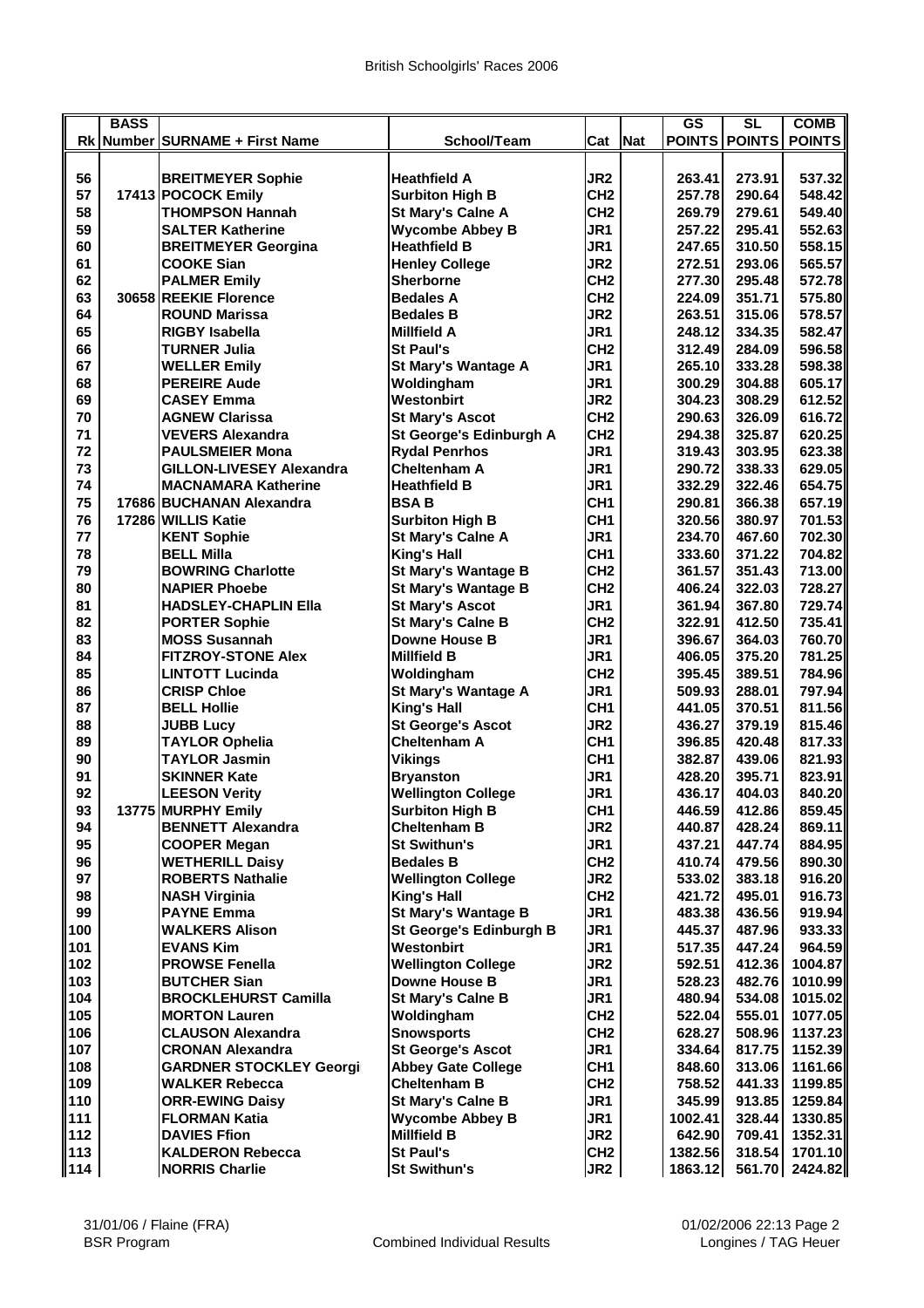|        | <b>BASS</b> | <b>RkINumberISURNAME + First Name</b> | School/Team        | <b>ICat</b> | <b>INat</b> | GS      | <b>SL</b> | <b>COMB</b><br><b>IPOINTS POINTS POINTS</b> |
|--------|-------------|---------------------------------------|--------------------|-------------|-------------|---------|-----------|---------------------------------------------|
| ll 115 |             | <b>INARICI Sarah</b>                  | Abbey Gate College | <b>JR1</b>  |             | 2168.57 |           | 475.00 2643.57                              |

**DISQUALIFIED**

| 17171 WYLD Rachel           | <b>Bedales A</b>         | CH2             | 86.99       | <b>DISQ</b> |
|-----------------------------|--------------------------|-----------------|-------------|-------------|
| <b>JAMISON Fiona</b>        | <b>Rydal Penrhos</b>     | CH <sub>2</sub> | 311.08      | <b>DISQ</b> |
| 17724 McFADDEN Katherine    | South Hampstead High     | CH <sub>2</sub> | 154.09      | <b>DISQ</b> |
| 14900 LUCK Stacey           | <b>Hayes Secondary</b>   | JR1             | 193.22      | <b>DISQ</b> |
| <b>MIRADOLI Romane</b>      | <b>CdS Flaine</b>        | CH <sub>1</sub> | 76.95       | <b>DISQ</b> |
| <b>MICHAELS Casey</b>       | <b>St George's Ascot</b> | JR <sub>1</sub> | 211.14      | <b>DISQ</b> |
| <b>CRISP Lara</b>           | St Mary's Wantage A      | JR <sub>2</sub> | 147.61      | <b>DISQ</b> |
| <b>ELLIOT Sophie</b>        | <b>Rydal Penrhos</b>     | CH <sub>1</sub> | 783.85      | <b>DISQ</b> |
| <b>CROOKS Danielle</b>      | <b>Henley College</b>    | JR <sub>2</sub> | 502.61      | <b>DISQ</b> |
| <b>PARRIS Hattie</b>        | <b>Bryanston</b>         | JR1             | 370.48      | <b>DISQ</b> |
| 13765 EVANS Charlotte       | <b>Rochester Grammer</b> | CH <sub>2</sub> | 93.28       | <b>DISQ</b> |
| 11450 PHILLIPS Carly        | Vikings                  | JR <sub>1</sub> | 218.93      | <b>DISQ</b> |
| 17377 SMITH Harriet         | South Hampstead High     | CH <sub>2</sub> | <b>DISQ</b> | 292.85      |
| 14872 BULLEN Michelle       | <b>Xscape</b>            | JR <sub>1</sub> | <b>DISQ</b> | 215.83      |
| 17431 ILLEWELLYN Joanna     | <b>Hayes Secondary</b>   | CH <sub>2</sub> | <b>DISQ</b> | 298.75      |
| <b>DONZEL Myrtille</b>      | <b>CdS Flaine</b>        | CH <sub>1</sub> | <b>DISQ</b> | <b>DISQ</b> |
| 30387 ROBERTSON Joanna      | St George's Edinburgh A  | JR1             | <b>DISQ</b> | <b>DISQ</b> |
| <b>L'HEVEDER Ariane</b>     | <b>St Paul's</b>         | CH <sub>2</sub> | 360.72      | <b>DISQ</b> |
| 14351 JESSE Charlotte       | <b>BSA A</b>             | CH <sub>1</sub> | 180.36      | <b>DISQ</b> |
| 275015 DAVIS Hanne          | <b>Sandown Park</b>      | JR <sub>2</sub> | 82.02       | <b>DISQ</b> |
| <b>SPURWAY Jocelyn</b>      | <b>Henley College</b>    | JR <sub>2</sub> | <b>DISQ</b> | <b>DISQ</b> |
| 17378 SMITH Stephanie       | South Hampstead High     | CH <sub>1</sub> | 368.33      | <b>DISQ</b> |
| 13711 ESPINOSA Stephanie    | <b>Xscape</b>            | CH <sub>1</sub> | <b>DISQ</b> | <b>DISQ</b> |
| <b>MAYNARD Lucv</b>         | <b>DHO</b>               | CH <sub>1</sub> | 395.92      | <b>DISQ</b> |
| <b>FOURNIER BIDOZ Flora</b> | <b>CdS Flaine</b>        | CH <sub>1</sub> | 50.39       | <b>DISQ</b> |
| <b>SEEL Natasha</b>         | Westonbirt               | JR <sub>1</sub> | <b>DISQ</b> | <b>DISQ</b> |
| <b>WALLACE Lucy</b>         | Downe House A            | CH <sub>2</sub> | 216.68      | <b>DISQ</b> |
| <b>JACKSON Francesca</b>    | <b>Millfield A</b>       | JR1             | <b>DISQ</b> | 256.19      |
| <b>ROY Imogen</b>           | St George's Edinburgh B  | JR1             | 248.77      | <b>DISQ</b> |
| <b>NOONAN Victoria</b>      | <b>Cheltenham B</b>      | JR <sub>1</sub> | <b>DISQ</b> | 453.36      |
| <b>BROOKS Lily</b>          | <b>Heathfield B</b>      | CH <sub>2</sub> | 278.43      | <b>DISQ</b> |
| <b>WYLD Alexandra</b>       | <b>Bedales B</b>         | JR1             | <b>DISQ</b> | <b>DISQ</b> |
| <b>RENNIE Jenna</b>         | St George's Edinburgh B  | JR <sub>2</sub> | <b>DISQ</b> | 394.57      |
| <b>ARMITAGE Augusta</b>     | Downe House B            | CH <sub>2</sub> | 495.67      | <b>DISQ</b> |
| <b>COATES Beatrix</b>       | <b>Millfield B</b>       | CH <sub>2</sub> | <b>DISQ</b> | <b>DISQ</b> |
|                             |                          |                 |             |             |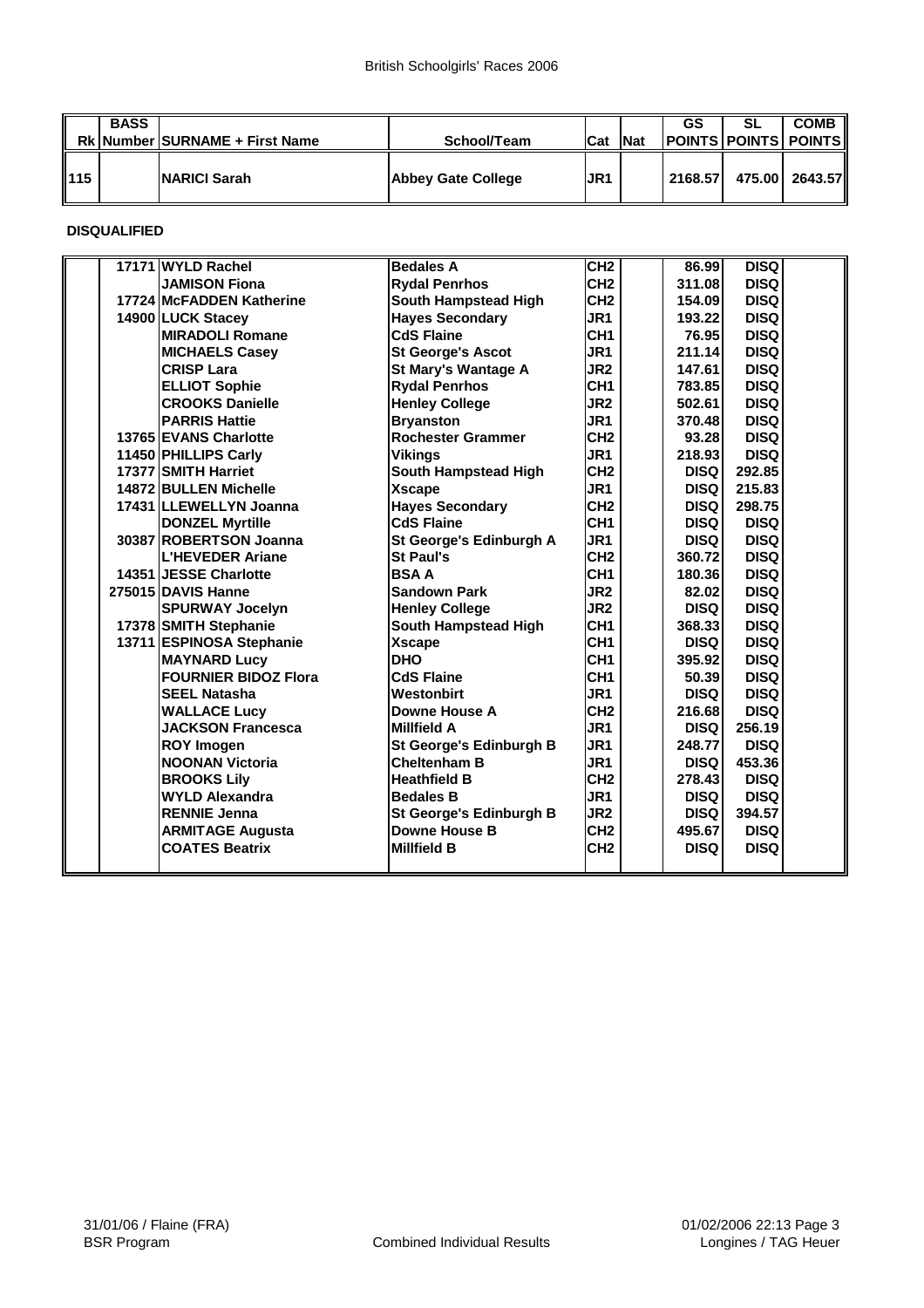

## Girls Combined Team Competition Official Results

|                | <b>BASS</b> |                                            |                            |                 |            | <b>GS</b>     | <b>SL</b>     | <b>TEAM</b>   |
|----------------|-------------|--------------------------------------------|----------------------------|-----------------|------------|---------------|---------------|---------------|
| <b>Rk</b>      |             | Number SURNAME + First Name                | School/Team                | Cat             | <b>Nat</b> | <b>POINTS</b> | <b>POINTS</b> | <b>POINTS</b> |
|                |             |                                            |                            |                 |            |               |               |               |
| 1              |             | 11706 BRAY Helena                          | <b>Sandown Park</b>        | JR <sub>2</sub> |            | 44.48         | 38.87         | 222.77        |
|                |             | 12855 EMERTON Alexandra                    | <b>Sandown Park</b>        | JR <sub>1</sub> |            | 77.42         | 62.00         |               |
|                |             | 275015 DAVIS Hanne                         | <b>Sandown Park</b>        | JR <sub>2</sub> |            | 82.02         | <b>DISQ</b>   |               |
| $\mathbf{2}$   |             | 11126 RYDING Joanna                        | Kandahar                   | JR <sub>2</sub> |            | 0.00          | 0.00          | 280.37        |
|                |             | 4944 HATCHER Kirsty                        | Kandahar                   | CH <sub>2</sub> |            | 194.63        | 135.10        |               |
|                |             | <b>BARBER Kathryn</b>                      | Kandahar                   | JR1             |            | 145.27        | 228.35        |               |
| 3              |             | 12357 SIMONDS Franki                       | <b>Lady Eleanor Holles</b> | JR <sub>1</sub> |            | 66.44         | 13.74         | 320.13        |
|                |             | 13027 DIXON Kirsty                         | <b>Lady Eleanor Holles</b> | CH <sub>2</sub> |            | 112.89        | 127.06        |               |
|                |             | <b>13123 PARMENTER Lois</b>                | <b>Lady Eleanor Holles</b> | JR <sub>1</sub> |            | 176.23        | 136.10        |               |
| 4              |             | 41070  THELWELL Alice                      | <b>Sheffield High</b>      | JR <sub>2</sub> |            | 123.59        | 97.66         | 458.24        |
|                |             | 14383 PARKER Hannah                        | <b>Sheffield High</b>      | JR <sub>1</sub> |            | 146.30        | 90.69         |               |
|                |             | 14381 PARKER Heidi                         | <b>Sheffield High</b>      | CH <sub>2</sub> |            | 169.10        | 196.89        |               |
| 5              |             | 13002 CAMPBELL-WOODWARD Lucy               | Queen's Chester            | JR <sub>2</sub> |            | 125.00        | 145.78        | 515.33        |
|                | 13134       | <b>OKELL Abi</b>                           | <b>Queen's Chester</b>     | JR <sub>1</sub> |            | 121.62        | 122.93        |               |
|                |             | <b>LOMAX Imogen</b>                        | <b>Queen's Chester</b>     | CH <sub>2</sub> |            | 226.34        | 222.94        |               |
| 6              | 12570       | <b>ALLDRIDGE Amanda</b>                    | <b>Surbiton High A</b>     | CH <sub>2</sub> |            | 39.79         | 174.33        | 519.74        |
|                |             | 13137 MURPHY Alice                         | <b>Surbiton High A</b>     | JR <sub>1</sub> |            | 180.08        | 210.27        |               |
|                |             | <b>13814 GREENHALGH Eloise</b>             | <b>Surbiton High A</b>     | CH <sub>1</sub> |            | 145.74        | 159.88        |               |
| $\overline{7}$ |             | 13766 EVANS Emily                          | Rochester Grammer          | CH <sub>1</sub> |            | 129.88        | 98.23         | 558.86        |
|                |             | 13765 EVANS Charlotte                      | <b>Rochester Grammer</b>   | CH <sub>2</sub> |            | 93.28         | <b>DISQ</b>   |               |
|                | 14713       | <b>ASKEW Alexandra</b>                     | <b>Rochester Grammer</b>   | CH <sub>2</sub> |            | 237.42        | 237.47        |               |
| 8              |             | <b>STEVENSON Liz</b>                       | <b>Aiglon A</b>            | JR <sub>1</sub> |            | 234.70        | 69.97         | 561.38        |
|                |             |                                            | <b>Aiglon A</b>            | JR <sub>2</sub> |            | 129.22        | 194.97        |               |
|                |             | <b>LARSEN Katja</b><br><b>PARKER Grace</b> |                            | JR1             |            | 167.22        | 201.66        |               |
|                |             |                                            | <b>Aiglon A</b>            |                 |            |               |               |               |
| 9              |             | 30517 MORAN Alexandria                     | <b>BSAA</b>                | CH <sub>2</sub> |            | 114.30        | 114.89        | 667.76        |
|                | 14351       | <b>JESSE Charlotte</b>                     | <b>BSAA</b>                | CH <sub>1</sub> |            | 180.36        | <b>DISQ</b>   |               |
|                |             | <b>HARTLEY Ella</b>                        | <b>BSAA</b>                | CH <sub>1</sub> |            | 162.81        | 275.76        |               |
| 10             | 13840       | <b>HUGHES Rachel</b>                       | <b>Snowsports</b>          | CH <sub>2</sub> |            | 183.08        | 177.46        | 709.14        |
|                |             | <b>CLAUSON Alexandra</b>                   | <b>Snowsports</b>          | CH <sub>2</sub> |            | 628.27        | 508.96        |               |
|                |             | <b>TUDOR-JONES Georgina</b>                | <b>Snowsports</b>          | JR1             |            | 175.48        | 173.12        |               |
| 11             |             | <b>ZAFIRIOU Livia</b>                      | <b>Wycombe Abbey A</b>     | JR <sub>2</sub> |            | 159.81        | 192.76        | 721.65        |
|                |             | <b>HIGTON Celine</b>                       | <b>Wycombe Abbey A</b>     | JR <sub>2</sub> |            | 187.12        | 251.35        |               |
|                |             | <b>INGLIS Eliza</b>                        | <b>Wycombe Abbey A</b>     | JR1             |            | 151.83        | 217.25        |               |
| 12             |             | <b>HAWRYLYSHYN Xenia</b>                   | <b>Aiglon B</b>            | JR <sub>1</sub> |            | 139.82        | 181.16        | 721.67        |
|                |             | <b>DUBOIS Alex</b>                         | <b>Aiglon B</b>            | JR <sub>2</sub> |            | 181.02        | 219.67        |               |
|                |             | <b>PFLUGER Talya</b>                       | <b>Aiglon B</b>            | JR <sub>2</sub> |            | 260.78        | 272.35        |               |
| 13             |             | 30452 RENNIE Amanda                        | St George's Edinburgh A    | CH <sub>2</sub> |            | 66.16         | 36.66         | 723.07        |
|                |             | 30387 ROBERTSON Joanna                     | St George's Edinburgh A    | JR <sub>1</sub> |            | <b>DISQ</b>   | <b>DISQ</b>   |               |
|                |             | <b>VEVERS Alexandra</b>                    | St George's Edinburgh A    | CH <sub>2</sub> |            | 294.38        | 325.87        |               |
| 14             | 17396       | <b>DUPRAZ Isabelle</b>                     | <b>DHO</b>                 | CH <sub>2</sub> |            | 160.56        | 181.66        | 745.28        |
|                |             | 17399 DUPRAZ Caroline                      | <b>DHO</b>                 | CH <sub>2</sub> |            | 187.59        | 215.47        |               |
|                |             | <b>MAYNARD Lucy</b>                        | <b>DHO</b>                 | CH <sub>1</sub> |            | 395.92        | <b>DISQ</b>   |               |
| 15             |             | 14582 SASSOON Sasha                        | <b>Wycombe Abbey B</b>     | JR1             |            | 109.04        | 105.99        | 767.66        |
|                |             | <b>FLORMAN Katia</b>                       | <b>Wycombe Abbey B</b>     | JR1             |            | 1002.41       | 328.44        |               |
|                |             | <b>SALTER Katherine</b>                    | <b>Wycombe Abbey B</b>     | JR1             |            | 257.22        | 295.41        |               |
| 16             |             | <b>HALLEWELL Rachel</b>                    | <b>Sherborne</b>           | JR <sub>2</sub> |            | 138.79        | 202.44        | 776.05        |
|                |             | <b>CAIRNS India</b>                        | Sherborne                  | JR <sub>1</sub> |            | 217.43        | 217.39        |               |
|                |             | <b>PALMER Emily</b>                        | <b>Sherborne</b>           | CH <sub>2</sub> |            | 277.30        | 295.48        |               |
| 17             |             | 13454   PALFREY Elizabeth                  | <b>Vikings</b>             | CH <sub>2</sub> |            | 66.06         | 66.34         | 790.39        |
|                |             | 11450   PHILLIPS Carly                     | <b>Vikings</b>             | JR1             |            | 218.93        | <b>DISQ</b>   |               |
|                |             | <b>TAYLOR Jasmin</b>                       | <b>Vikings</b>             | CH <sub>1</sub> |            | 382.87        | 439.06        |               |
| 18             |             | 17686 BUCHANAN Alexandra                   | <b>BSAB</b>                | CH <sub>1</sub> |            | 290.81        | 366.38        | 824.67        |
|                |             | 14942 FREEZE Danielle                      | <b>BSAB</b>                | JR <sub>1</sub> |            | 188.71        | 151.33        |               |
|                |             | 30664 ANGUS Kate                           | <b>BSAB</b>                | CH <sub>1</sub> |            | 237.70        | 246.93        |               |
| 19             | 17171       | <b>WYLD Rachel</b>                         | <b>Bedales A</b>           | CH <sub>2</sub> |            | 86.99         | <b>DISQ</b>   | 851.65        |
|                |             | <b>WYLD Lotty</b>                          | <b>Bedales A</b>           | JR <sub>2</sub> |            | 177.55        | 235.40        |               |
|                | 30658       | <b>REEKIE Florence</b>                     | <b>Bedales A</b>           | CH <sub>2</sub> |            | 224.09        | 351.71        |               |
|                |             |                                            |                            |                 |            |               |               |               |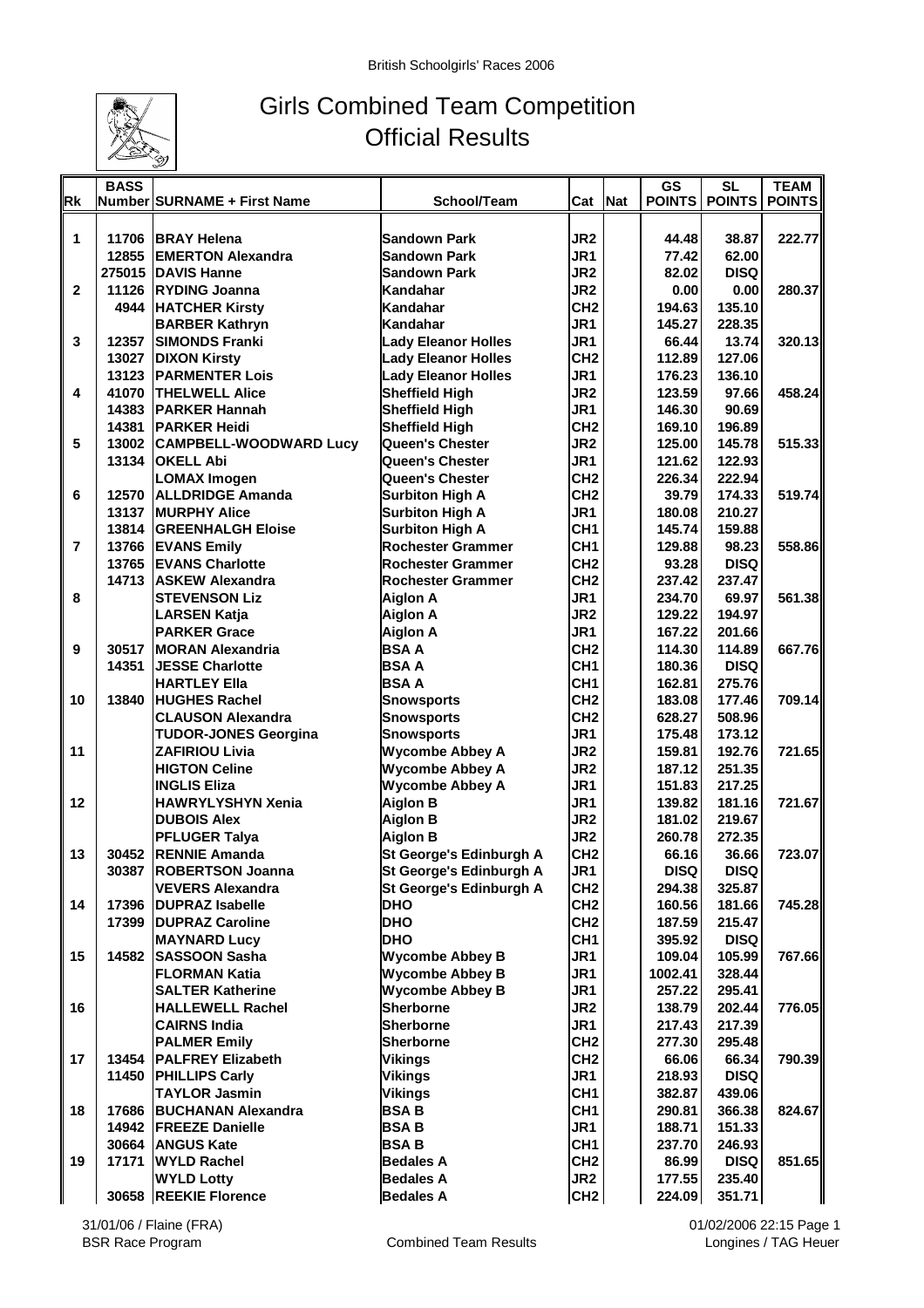|    | <b>BASS</b> |                                  |                            |                 | <b>GS</b>   | <b>SL</b>            | <b>TEAM</b>   |
|----|-------------|----------------------------------|----------------------------|-----------------|-------------|----------------------|---------------|
| Rk |             | Number SURNAME + First Name      | School/Team                | Cat Nat         |             | <b>POINTS POINTS</b> | <b>POINTS</b> |
|    |             |                                  |                            |                 |             |                      |               |
| 20 |             | <b>HASKINS Jade</b>              | <b>Millfield A</b>         | JR1             | 206.64      | 211.98               | 922.93        |
|    |             | <b>RIGBY Isabella</b>            | <b>Millfield A</b>         | JR1             | 248.12      | 334.35               |               |
|    |             | JACKSON Francesca                | <b>Millfield A</b>         | JR <sub>1</sub> | <b>DISQ</b> | 256.19               |               |
| 21 |             | <b>JOHNSTON Georgina</b>         | Downe House A              | JR1             | 246.99      | 252.34               | 942.96        |
|    | 17276       | <b>VAN DE WEIL Piera</b>         | Downe House A              | CH <sub>1</sub> | 243.52      | 230.42               |               |
|    |             | <b>WALLACE Lucy</b>              | Downe House A              | CH <sub>2</sub> | 216.68      | <b>DISQ</b>          |               |
| 22 | 14900       | <b>LUCK Stacey</b>               | <b>Hayes Secondary</b>     | JR <sub>1</sub> | 193.22      | <b>DISQ</b>          | 964.02        |
|    | 17431       | <b>ILLEWELLYN Joanna</b>         | <b>Hayes Secondary</b>     | CH <sub>2</sub> | <b>DISQ</b> | 298.75               |               |
|    | 14901       | <b>LUCK Georgia</b>              | <b>Hayes Secondary</b>     | CH <sub>2</sub> | 294.38      | 177.67               |               |
| 23 |             | <b>BROOKS Florence</b>           | <b>Heathfield A</b>        | JR1             | 171.82      | 302.38               | 972.95        |
|    |             | <b>BREITMEYER Sophie</b>         | <b>Heathfield A</b>        | JR <sub>2</sub> | 263.41      | 273.91               |               |
|    |             | <b>KREFTING Natasha</b>          | <b>Heathfield A</b>        | CH <sub>2</sub> | 224.84      | 310.57               |               |
| 24 |             | <b>CRISP Chloe</b>               | St Mary's Wantage A        | JR1             | 509.93      | 288.01               | 1034.00       |
|    |             | <b>CRISP Lara</b>                | <b>St Mary's Wantage A</b> | JR <sub>2</sub> | 147.61      | <b>DISQ</b>          |               |
|    |             | <b>WELLER Emily</b>              | <b>St Mary's Wantage A</b> | JR <sub>1</sub> | 265.10      | 333.28               |               |
| 25 |             | <b>KENT Sophie</b>               | <b>St Mary's Calne A</b>   | JR1             | 234.70      | 467.60               | 1045.91       |
|    |             | <b>THOMPSON Hannah</b>           | <b>St Mary's Calne A</b>   | CH <sub>2</sub> | 269.79      | 279.61               |               |
|    |             | <b>KENT Clementine</b>           | <b>St Mary's Calne A</b>   | CH <sub>2</sub> | 272.23      | 261.81               |               |
| 26 |             | <b>CARMICHAEL Zoe</b>            | <b>Cheltenham A</b>        | JR <sub>1</sub> | 213.11      | 237.54               | 1079.70       |
|    |             | <b>GILLON-LIVESEY Alexandra</b>  | Cheltenham A               | JR1             | 290.72      | 338.33               |               |
|    |             | <b>TAYLOR Ophelia</b>            | <b>Cheltenham A</b>        | CH <sub>1</sub> | 396.85      | 420.48               |               |
| 27 |             | <b>THOMSON Annabelle</b>         | <b>St Mary's Ascot</b>     | JR1             | 232.44      | 249.35               | 1098.51       |
|    |             | <b>HADSLEY-CHAPLIN Ella</b>      | <b>St Mary's Ascot</b>     | JR1             | 361.94      | 367.80               |               |
|    |             | <b>AGNEW Clarissa</b>            | <b>St Mary's Ascot</b>     | CH <sub>2</sub> | 290.63      | 326.09               |               |
| 28 |             | <b>BREITMEYER Georgina</b>       | <b>Heathfield B</b>        | JR <sub>1</sub> | 247.65      | 310.50               | 1159.04       |
|    |             | <b>BROOKS Lily</b>               | <b>Heathfield B</b>        | CH <sub>2</sub> | 278.43      | <b>DISQ</b>          |               |
|    |             | <b>MACNAMARA Katherine</b>       | <b>Heathfield B</b>        | JR <sub>1</sub> | 332.29      | 322.46               |               |
| 29 |             | <b>HARTLEY Tamsin</b>            | <b>Bryanston</b>           | JR1             | 249.43      | 232.06               | 1247.68       |
|    |             | <b>PARRIS Hattie</b>             | <b>Bryanston</b>           | JR1             | 370.48      | <b>DISQ</b>          |               |
|    |             | <b>SKINNER Kate</b>              | <b>Bryanston</b>           | JR <sub>1</sub> | 428.20      | 395.71               |               |
| 30 |             | 13775   MURPHY Emily             | <b>Surbiton High B</b>     | CH <sub>1</sub> | 446.59      | 412.86               | 1249.95       |
|    |             | 17286 WILLIS Katie               | <b>Surbiton High B</b>     | CH <sub>1</sub> | 320.56      | 380.97               |               |
|    |             | 17413 POCOCK Emily               | <b>Surbiton High B</b>     | CH <sub>2</sub> | 257.78      | 290.64               |               |
| 31 |             | <b>TURNER Julia</b>              | <b>St Paul's</b>           | CH <sub>2</sub> | 312.49      | 284.09               | 1275.84       |
|    |             | <b>L'HEVEDER Ariane</b>          | <b>St Paul's</b>           | CH <sub>2</sub> | 360.72      | <b>DISQ</b>          |               |
|    |             | KALDERON Rebecca                 | <b>St Paul's</b>           | CH <sub>2</sub> | 1382.56     | 318.54               |               |
| 32 |             | <b>HOGG Domini</b>               | <b>St Swithun's</b>        | JR1             | 178.11      | 254.34               | 1317.40       |
|    |             | <b>COOPER Megan</b>              | <b>St Swithun's</b>        | JR1             | 437.21      | 447.74               |               |
|    |             | <b>NORRIS Charlie</b>            | <b>St Swithun's</b>        | JR <sub>2</sub> | 1863.12     | 561.70               |               |
| 33 |             | <b>PEREIRE Aude</b>              | Woldingham                 | JR1             | 300.29      | 304.88               | 1390.13       |
|    |             | <b>LINTOTT Lucinda</b>           | Woldingham                 | CH <sub>2</sub> | 395.45      | 389.51               |               |
|    |             | <b>MORTON Lauren</b>             | Woldingham                 | CH <sub>2</sub> | 522.04      | 555.01               |               |
| 34 |             | <b>BOWRING Charlotte</b>         | St Mary's Wantage B        | CH <sub>2</sub> | 361.57      | 351.43               | 1441.27       |
|    |             | <b>PAYNE Emma</b>                | <b>St Mary's Wantage B</b> | JR1             | 483.38      | 436.56               |               |
|    |             | <b>NAPIER Phoebe</b>             | <b>St Mary's Wantage B</b> | CH <sub>2</sub> | 406.24      | 322.03               |               |
| 35 |             | <b>ROUND Marissa</b>             | <b>Bedales B</b>           | JR2             | 263.51      | 315.06               | 1468.87       |
|    |             | <b>WYLD Alexandra</b>            | <b>Bedales B</b>           | JR1             | <b>DISQ</b> | <b>DISQ</b>          |               |
|    |             | <b>WETHERILL Daisy</b>           | <b>Bedales B</b>           | CH <sub>2</sub> | 410.74      | 479.56               |               |
| 36 |             | <b>NASH Virginia</b>             | King's Hall                | CH <sub>2</sub> | 421.72      | 495.01               | 1497.05       |
|    |             | <b>BELL Milla</b>                | <b>King's Hall</b>         | CH <sub>1</sub> | 333.60      | 371.22               |               |
|    |             | <b>BELL Hollie</b>               | <b>King's Hall</b>         | CH <sub>1</sub> | 441.05      | 370.51               |               |
| 37 |             | <b>ROY Imogen</b>                | St George's Edinburgh B    | JR1             | 248.77      | <b>DISQ</b>          | 1576.67       |
|    |             | <b>RENNIE Jenna</b>              | St George's Edinburgh B    | JR <sub>2</sub> | <b>DISQ</b> | 394.57               |               |
|    |             | <b>WALKERS Alison</b>            | St George's Edinburgh B    | JR1             | 445.37      | 487.96               |               |
| 38 |             | CASEY Emma                       | <b>Westonbirt</b>          | JR <sub>2</sub> | 304.23      | 308.29               | 1577.11       |
|    |             | <b>EVANS Kim</b>                 | <b>Westonbirt</b>          | JR1             | 517.35      | 447.24               |               |
|    |             | <b>SEEL Natasha</b>              | <b>Westonbirt</b>          | JR1             | <b>DISQ</b> | <b>DISQ</b>          |               |
| 39 |             | <b>ORR-EWING Daisy</b>           | <b>St Mary's Calne B</b>   | JR1             | 345.99      | 913.85               | 1615.48       |
|    |             | <b>PORTER Sophie</b>             | <b>St Mary's Calne B</b>   | CH <sub>2</sub> | 322.91      | 412.50               |               |
|    |             | <b>BROCKLEHURST Camilla</b>      | <b>St Mary's Calne B</b>   | JR1             | 480.94      | 534.08               |               |
| 40 | 13530       | <b>CAMPBELL-WOODWARD Steph</b>   | <b>Abbey Gate College</b>  | JR1             | 269.98      | 224.15               | 1655.79       |
|    |             | <b>GARDNER STOCKLEY Georgina</b> | <b>Abbey Gate College</b>  | CH <sub>1</sub> | 848.60      | 313.06               |               |